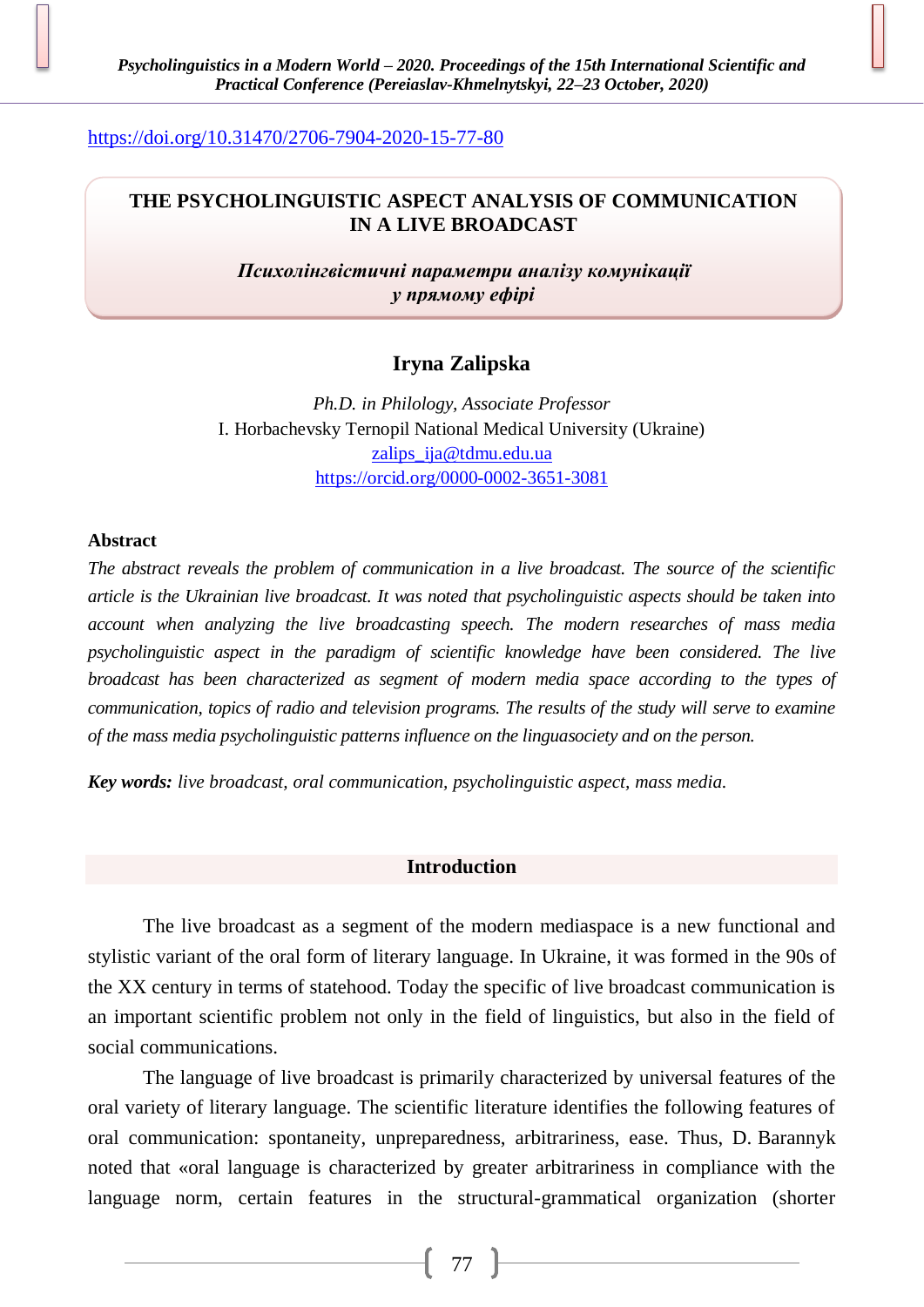#### *Psycholinguistics in a Modern World – 2020. Proceedings of the 15th International Scientific and Practical Conference (Pereiaslav-Khmelnytskyi, 22–23 October, 2020)*

sentences, high frequency of incomplete constructions, inversions due to the spontaneous nature of speech» (Barannyk, 2000: 691). In one of the last editions of «Fundamentals of the theory of speech communication» O. Selivanova points to such features of oral communication as synchronicity, limited accessibility, procursivity, unstructured, singlephase creation (Selivanova, 2011: 34).

At the same time, the live broadcast is an oral public language, «a kind of literary language that is used as a form of communication between the speaker and the collective listener and is characterized by special means of influencing the audience» (Yermolenko, 2000: 691). Yermolenko emphasizes that «the oral form of public communication of the speaker with the audience activates non-verbal, non-worded figures, among which – intonation, gesture, facial expressions. Designed for auditory perception, oral public language uses the laws of so-called oral grammar. Verbal, visual and acoustic components of oral public speech act in the unity of presentation and perception of information» (Yermolenko, 2000: 691). Thus, the main feature of the live broadcast is live (oral) communication of journalists.

The purpose of our investigation is to analyze the dominant psycholinguistic parameters of live broadcast.

## **Methods and Techniques of the Research**

The source base of the scientific article is live broadcast as a segment of the media space. The specificity of the research subject necessitated the use of a number of methods: direct observation – to determine the psycholinguistic parameters of live broadcast, descriptive method – to characterize the psycholinguistic parameters of live broadcast.

#### **Results**

Live broadcasting is a part of radio and television production that is broadcast simultaneously. It means the signal is transmitted from the radio or television studio directly to the receiver or screen to listeners and viewers (Zalipska, 2013: 52). However, it is sometimes difficult to differentiate between live and unlived broadcast. The presentation specifics of live radio and television broadcast are differing. Radio is characterized by the fact that most of the air time is occupied by programs that are broadcast live. This includes mainly news, programs that involve guests in the studio, as well as the work of the journalist in the studio. The presenter's studio work is multifaceted: journalists talk to each other, read messages, greet birthdays and generally entertain the audience. The following psycholinguistic parameters testify to the fact that radiojournalists work in live broadcast: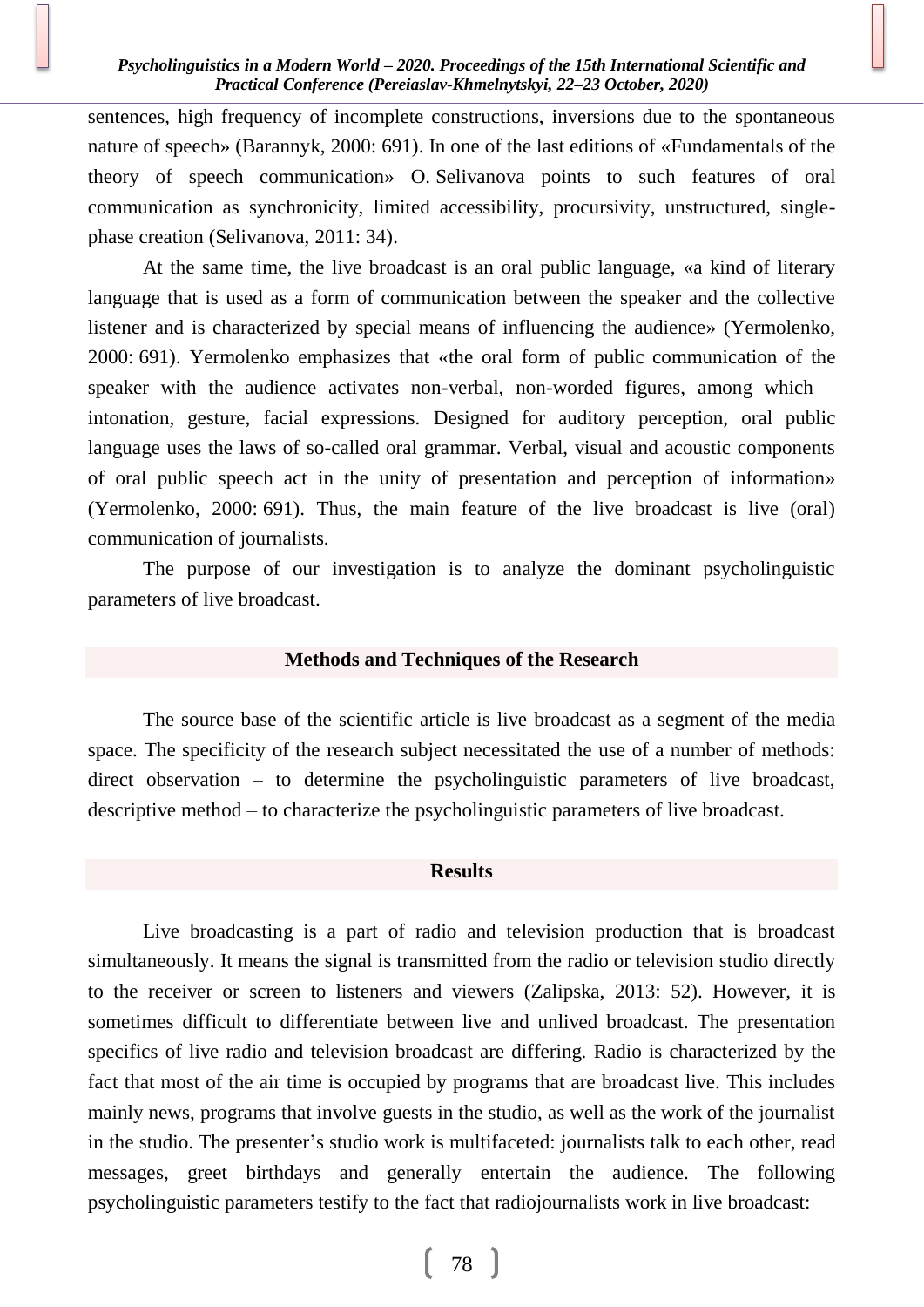(1) two-ways live communication: listener (caller) to the journalist and journalist to the listener;

(2) communication between several radiojournalists (mostly two) in the studio;

(3) reading messages from various mobile applications and chats.

The following psycholinguistic parameters are characteristic of live television:

- (1) word-combinations on the screen, such as: «пряма мова», «жива мова», «пряме включення», «on-line», «live», «прямий зв'язок», «прямий ефір» etc.;
- (2) two-ways live communication: the viewer (caller) to the journalist and the journalist to the viewer;
- (3) presence of direct inclusions from the place of reporting;
- (4) change the usual location of programs for away broadcasts.

It is worth noting that the journalist in live media outlet is not able to correct mistakes. If pre-prepared programs, stories can be edited, rewritten or re-recorded, then live production cannot be changed, it comes to the audience in its original form. In such a situation, the journalist must be highly qualified and have psychological resilience.

The level of spontaneity and unpreparedness of oral speech in the language of the media can be different. Yes, spontaneous speech is best represented on the radio, as journalists are constantly in direct contact in the studio. They often comment on the music that is played, entertain the listeners, talk on the air with the callers. Such communication, of course, does not have a fully prepared text, so it is often not without errors. Spontaneous language is less common in television, because journalists mostly (but not always) have a pre-prepared text, individual fragments and questions.

The most spontaneous broadcasts include sport programs, including football matches. A small share of the journalist's spontaneous language activity is recorded in news programs on radio or television. The synthesized language activity of a journalist is the combination of spontaneous and non-spontaneous language. It is presented more in television shows. The carefully prepared text of a journalist in such programs can be influenced by the interlocutor, who speaks spontaneously, answering questions, expressing opinions on a particular problem.

## **Conclusions**

Thus, the main feature of live broadcast is oral communication. The level of its spontaneity is different, so we trace the common and different parameters in radio and television. All this will serve as a manifestation of the psycholinguistic patterns of the influence of the mass media on the linguistic society.